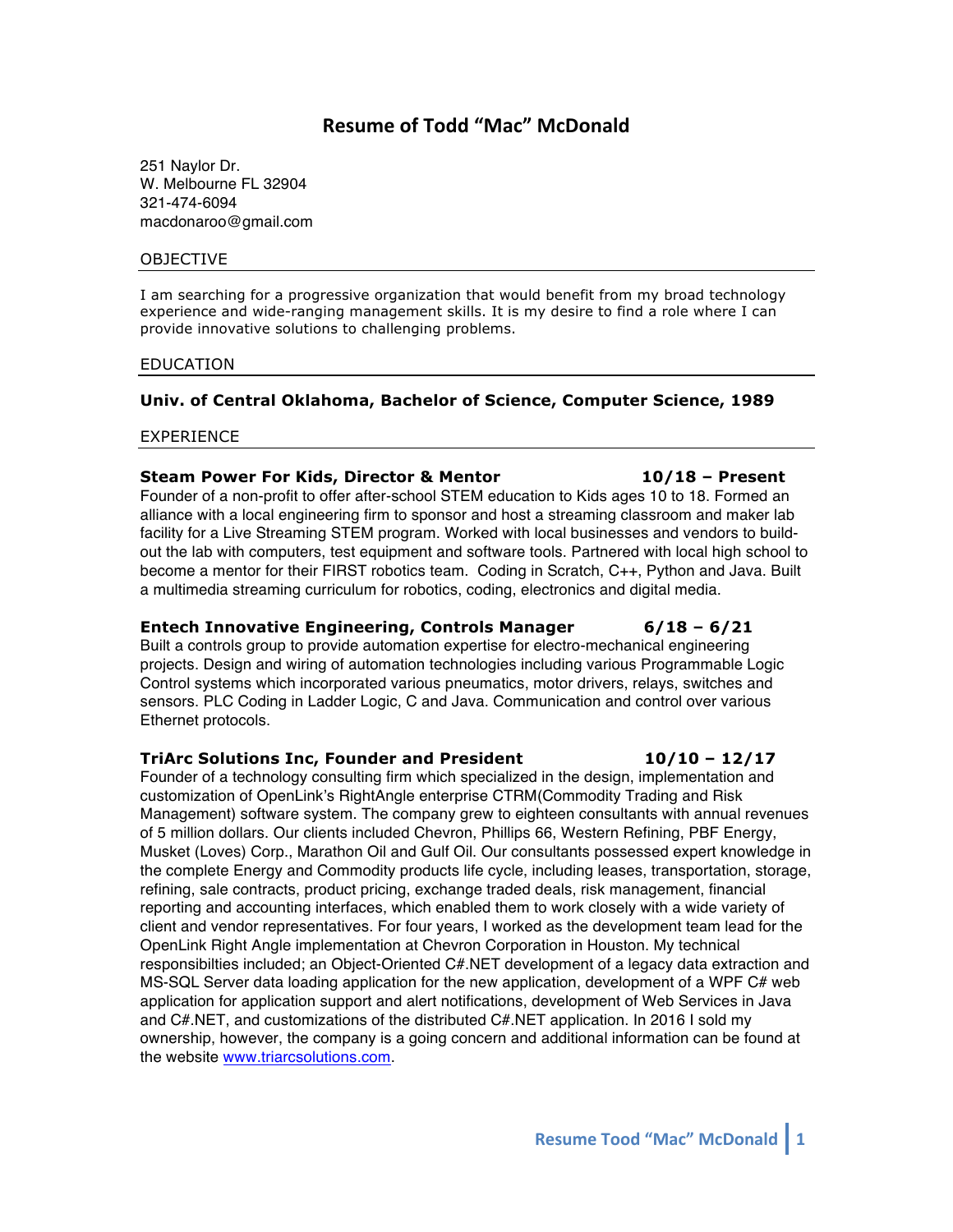# **RightAngle Consultant, Sr Developer/Team Lead 11/06 – 9/10**

Independent consultant and senior developer for OpenLink/Solarc's RightAngle Commodity Trading and Risk Management enterprise software solution. Team leader on implementation and customization projects for OpenLink's RightAngle software, which included knowledge in well leases, transportation, storage, refining, sale contracts, fractioning, product pricing, exchange traded deals, risk management, financial reporting and accounting interfaces. Data import APIs were developed in C# and Java. The system was based on a Service Oriented Architecture / N-Tier distributed architecture utilizing web services in C# and Java for data delivery. Key technologies utilized included MS.NET(C#), SQL Server, and XML. Clients included major energy companies; Murphy Oil, SimGroup, Phillips 66, Conoco, and Chevron.

### **TV Guide, Consultant, Senior Developer 7/06 – 10/06**

Contracted as a consultant and developer to complete an ASP.NET web application for delivery of television content metadata. All data transport, retrieval and updates, were transferred via Web Services. The software was built in C# on the Windows .NET Framework. The core design was Service Oriented Architecture and Model, View, Controller on the handheld. All requirements and specifications were designed and created using Enterprise Architect.

# **Hertz Rental Car, Consultant, Tech Lead & Developer 1/06 – 6/06**

Contracted as a consultant and technical lead to complete a Win CE handheld application, which allowed for the check-in/out of rental cars. The handheld app integrated with a Java distributed web application. All data transport, retrieval and updates, for the handheld devices were transferred via Web Services. The handheld software was built in C# on the Windows .NET Compact Framework. The core design was Service Oriented Architecture and Model, View, Controller on the handheld. All requirements and specifications were designed and created via UML.

# **Dollar Thrifty Automotive Group, Sr Developer 4/05 – 1/06**

Employed as a Sr. Developer, I developed code components in C and C# for Microsoft BizTalk 2002 and 2004. These components were used to process EDI data received from remote locations. All EDI data was converted to a standard XML format and then de-serialized into classes for processing. This code used Microsoft's Enterprise DAL with SQL Server tables and stored procedures.

Other responsibilities included, development team member on an n-tier WinForm reservation application developed with C# .NET. I created Use Case/Class Diagrams in UML, generated C# classes, created Web Services, and designed the SQL Server databases and stored procedures for the application. Additionally, I was tasked to design and code a new approach to enterprise application security based on Active Directory credentials. I built a login/authorization window utilizing a singleton user object in C# using Active Directory for authentication. This utilized Authorization Manager, Microsoft's MMC management snap-in tool, to create groups, roles and operations for valid Active Directory users.

# **MacDonnell Software, Sr. Architect and Project Lead 8/03-3/05**

Senior developer to design, develop, and market a leasing and property management software application known as Property Keeper. My experience included designing the relational database model in the database modeling tool Erwin, implementing the database in Sybase SQL Anywhere, and developing the client code in PowerBuilder 5.0 with PFC. The application features a two tier approach with re-usable business logic objects. In 2004, I migrated the software to PowerBuilder version 7.0 with PFC (class library). The application functionality included; sales, invoicing, payables, tax reporting and a suite of financial reports.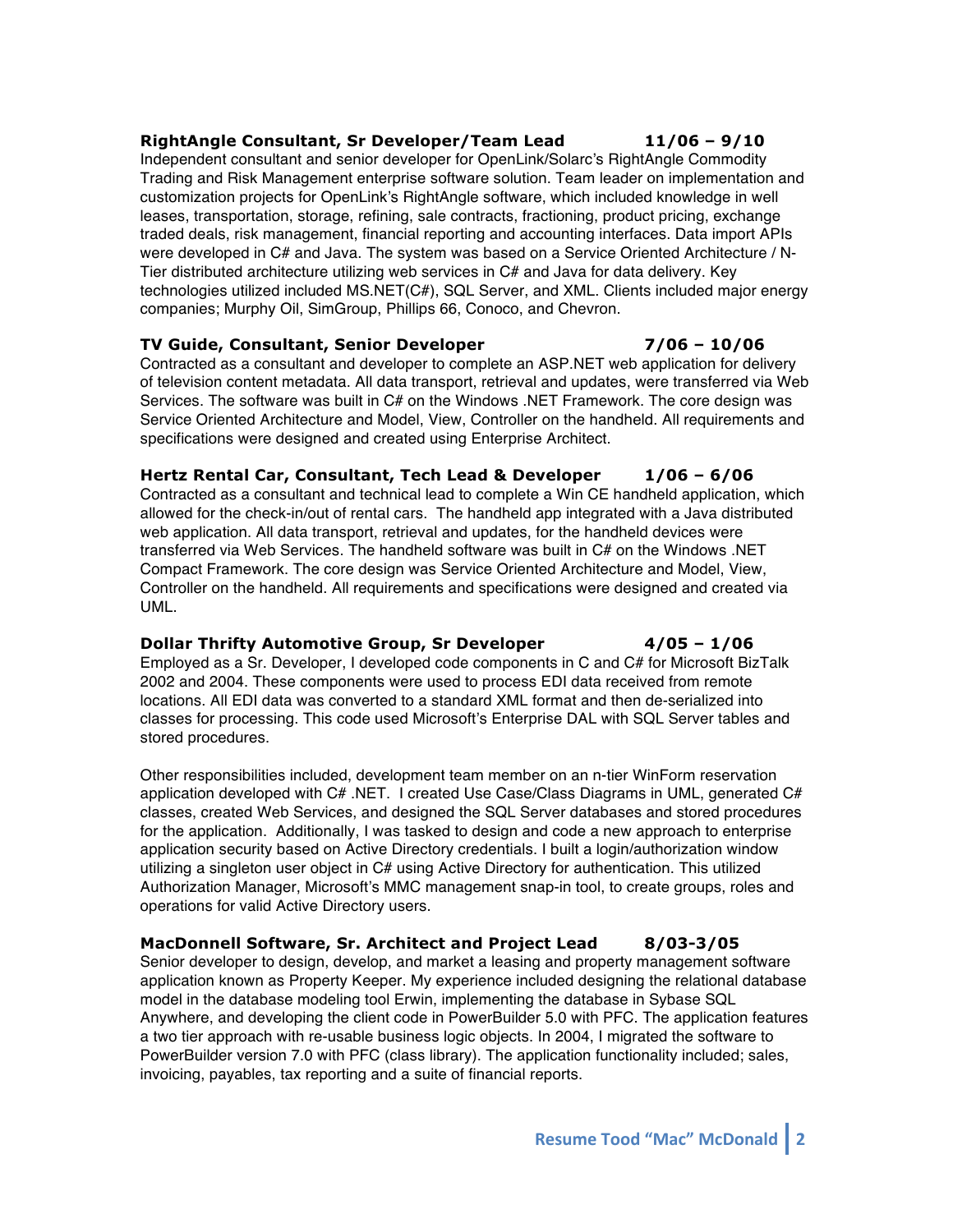**Williams Communications, LLC, Consultant and Sr. Developer 11/01-9/03**  Employed as a senior analyst and developer on a client/server n-tier and web based application. The application provided booking of radio and TV advertising spots, satellite and internet delivery of spots, physical duplication of spots, shipping and receiving of media, and customer billing. The databases utilized were Sybase 11 and Oracle 8.

Responsibilities included database modification, creating FTP scripts for EDI file transfers, PowerBuilder framework enhancements, client and object code development in PowerBuilder 6.5 with the PFC framework, web code development in Microsoft ASP.NET/C#, design of an XML schema and parser for data transport, stored procedure and trigger development, integration with FedEX servers/API for custom shipping and labels, development of an Airborne Express API interface for custom shipping and labels, and Zebra barcode printer integration using ZPL.

My industry knowledge in ordering, shipping, receiving, warehousing, bar-coding, and accounting assisted me in this role, while I learned new industry knowledge in advertising and media duplication.

**Equential Technolgies, Inc., Founder and Development Mgr 9/99-7/01** One of three founding partners in a technology company that provided wireless enterprise software solutions for the Product Fulfillment, Warehouse and Shipping industry. We developed a suite of mobile handheld applications, which ran on Symbol and Palm handheld scanners. The applications were designed to seamlessly integrate with JD Edward's One World ERP enterprise solution.

Initial responsibilities included analysis of wireless markets, analysis of wireless hardware, discovery of software tools, and proof-of-concept development. I performed the role of senior programmer and development manager for our first product, a handheld warehouse automation, picking, shipping, and receiving system. Later, I determined the project architecture, technology and development standards. My technical role included managing a team of four developers and two implementers.

As a Technical Manager/Architect, I designed and built the relational data model for the project using Erwin 3.0 and implemented the model utilizing MS SQL Server 6/7. My design responsibilities included the initial design of PowerBuilder business logic objects, modifications to the PFC application framework, implementation of a combined transaction architecture, and design of a multi-threaded object process server. I completed front-end client programming in Visual Basic 6 and PowerBuilder 7, with an ASP companion application for the internet. I utilized ADO, datawindows, and stored procedures for SQL Server interfaces and developed VB COM objects for the data interoperation with the JD Edwards ERP AS/400 system. I also developed custom Zebra printer APIs using ZPL.

As a programmer lead, I specified handheld GUI standards, designed TCP/IP communication protocols for server connectivity, and developed handheld software for both Palm OS and Windows CE platforms. I developed three handheld programs with eMbedded Visual Basic and C++, using ADOCE and ADOXE against a SQL Server for Windows CE database. The hardware used for development was Symbol and Intermec wireless handhelds computers (Palm and CE). Software tools that I have used in the this role include; PowerBuilder, Erwin, DB Artisan, SQL Programmer, SQL Advantage, MS Project, ASP, MS Visual Basic, embedded VB and C++, Odyssey Software's handheld server and Visio.